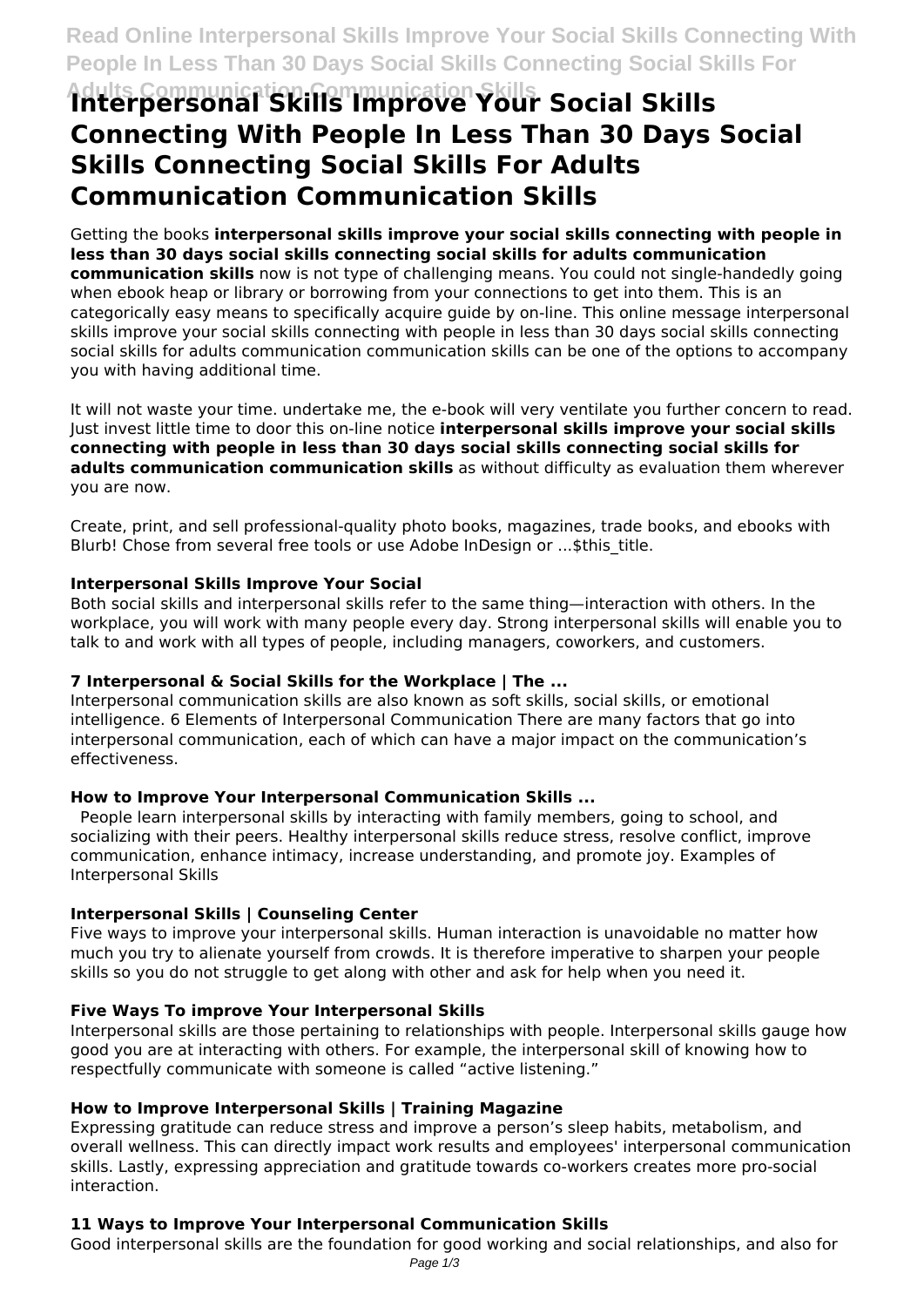developing many other areas of skill. It is therefore worth spending time developing good interpersonal skills. You Already Have Interpersonal Skills We've all been developing our interpersonal skills since childhood, usually subconsciously.

# **Interpersonal Skills | SkillsYouNeed**

Interpersonal skills are vital for forming and maintaining effective working relationships. They require a high degree of emotional intelligence, which enables you to understand how your thoughts and actions affect others in the workplace. You can develop your interpersonal skills in four key areas:

# **Boost Your Interpersonal Skills - From MindTools.com**

Soft skills can be anything from interpersonal skills to self-confidence to EQ—but regardless, they are some of the most important skills you need to make it big in the working world. This course will cover 11 big ones, plus how you can start improving each one today. Cost: \$10 Length: 29.5 hours. 2. Coaching Skills for Managers

# **11 Online Classes to Improve Interpersonal Skills - The Muse**

Join a Social Skills Support Group Many communities offer social skill support groups. Support groups help people who feel shy, awkward, or extremely anxious in social situations learn and practice new skills. You'll start improving social skills and may be able to make new friends who understand your difficulties.

# **12 Ways To Improve Social Skills And Make You Sociable Anytime**

How to improve your interpersonal skills. Below we have gone through techniques to develop your interpersonal skills. Practice empathy. To be empathetic means that you are able to identify and understand others' emotions i.e. imagining yourself in someone else's position. Understanding how people feel will help you communicate your thoughts and ideas in a way that makes sense to others and it helps you understand others when they communicate.

# **How to improve interpersonal skills - VirtualSpeech**

There are many activities you can use to develop social and interpersonal skills in your students. You'll need to focus on skills that advance awareness and focus, collaborative learning, as well as promote the understanding of social cues. These things and more can open the doorway to a better educational experience, which then leads to ...

# **Must-Know Tips to Develop Your Students' Social ...**

Interpersonal Communication 2: Emotional and Social Skills - Learning Outcomes; 2. How Emotionally Mature Are You; 3. Improving Your Emotional Intelligence; 4. Empathy; 5. Intrapersonal Communication; 6. Change Tolerance; 7. Interpersonal Communication 2: Emotional and Social Skills - Lesson Summary

# **Emotional and Social Skills | Free Course | Alison**

Interpersonal skills, also known as people skills, are the abilities you use to interact with other people. If you dissect the word "interpersonal," you get "inter-" meaning "between or among" and "personal" coming from the Latin word "personalis" meaning "of or relating to a person." Having great interpersonal skills is essential to building relationships ...

# **15 interpersonal skills top remote companies look for**

Often called people skills, they tend to incorporate both your innate personality traits and how you've learned to handle certain social situations. Effective interpersonal skills can help you during the job interview process and can have a positive impact on your career advancement. Some examples of interpersonal skills include:

# **Interpersonal Skills: Definitions and Examples | Indeed.com**

Social skills training provides guidance and tools to improve all types of interpersonal relationships — for children, adolescents and adults. Who will benefit from social skills training? Those who never learned basic interpersonal skills, such as eye contact or reading other people's "signals" (feelings, needs and subtle behaviors)

# **Social Skills Counseling**